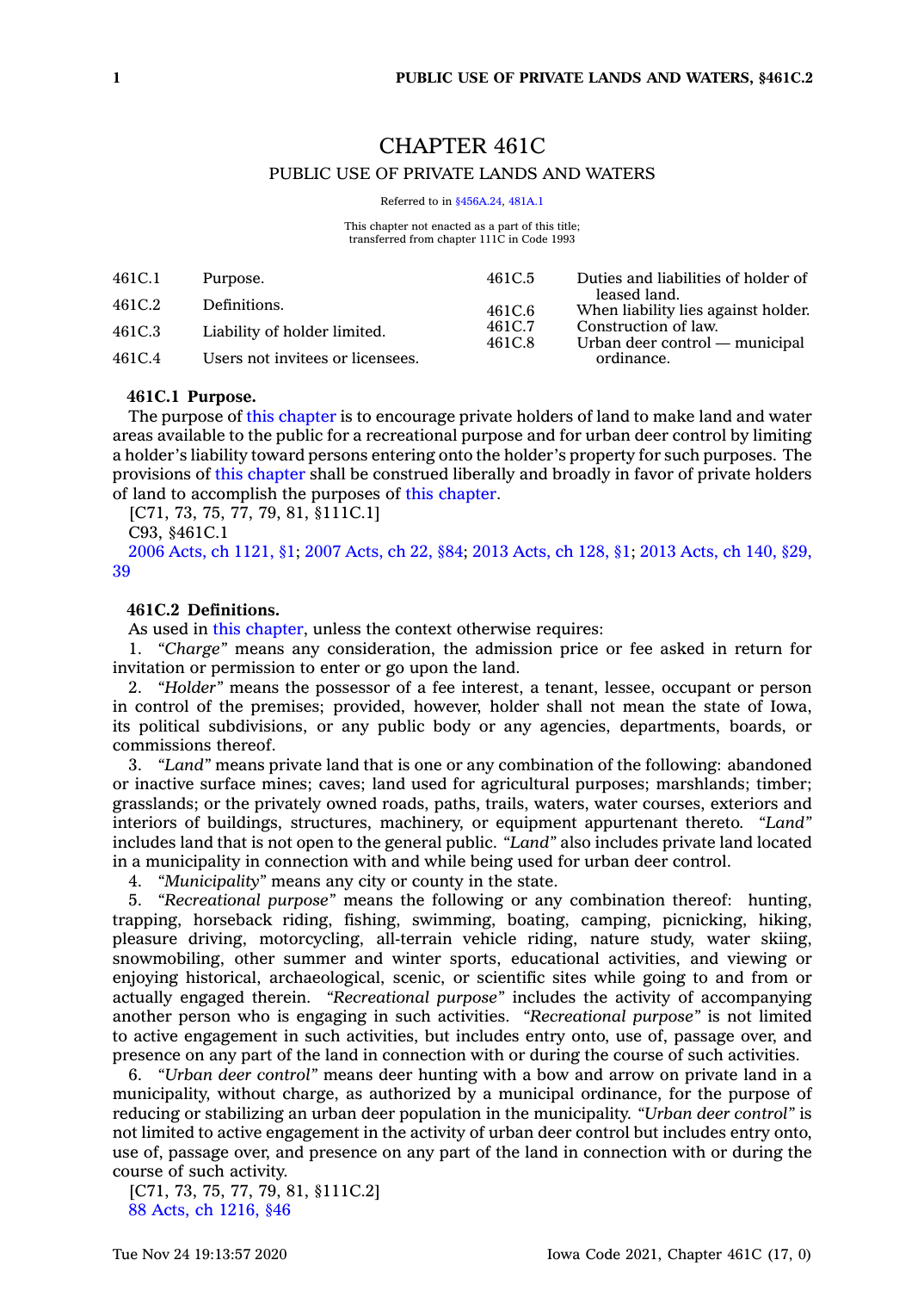#### C93, §461C.2

2006 Acts, ch [1121,](https://www.legis.iowa.gov/docs/acts/2006/CH1121.pdf) §2, 3; 2012 Acts, ch [1100,](https://www.legis.iowa.gov/docs/acts/2012/CH1100.pdf) §58; 2013 [Acts,](https://www.legis.iowa.gov/docs/acts/2013/CH0128.pdf) ch 128, §2; 2013 [Acts,](https://www.legis.iowa.gov/docs/acts/2013/CH0140.pdf) ch 140, [§29,](https://www.legis.iowa.gov/docs/acts/2013/CH0140.pdf) 39

# **461C.3 Liability of holder limited.**

1. Except as specifically recognized by or provided in section [461C.6](https://www.legis.iowa.gov/docs/code/461C.6.pdf), <sup>a</sup> holder of land does not owe <sup>a</sup> duty of care to keep the premises safe for entry or use by others for <sup>a</sup> recreational purpose or urban deer control, or to give any warning of <sup>a</sup> dangerous condition, use, structure, or activity on such premises to persons entering for such purposes.

2. Except as specifically recognized by or provided in section [461C.6](https://www.legis.iowa.gov/docs/code/461C.6.pdf), <sup>a</sup> holder of land does not owe <sup>a</sup> duty of care to others solely because the holder is guiding, directing, supervising, or participating in any recreational purpose or urban deer control undertaken by others on the holder's land.

[C71, 73, 75, 77, 79, 81, §111C.3] C93, §461C.3 2006 Acts, ch [1121,](https://www.legis.iowa.gov/docs/acts/2006/CH1121.pdf) §4; 2013 [Acts,](https://www.legis.iowa.gov/docs/acts/2013/CH0128.pdf) ch 128, §3; 2013 [Acts,](https://www.legis.iowa.gov/docs/acts/2013/CH0140.pdf) ch 140, §29, 39 Referred to in [§461C.5](https://www.legis.iowa.gov/docs/code/461C.5.pdf)

#### **461C.4 Users not invitees or licensees.**

Except as specifically recognized by or provided in section [461C.6](https://www.legis.iowa.gov/docs/code/461C.6.pdf), <sup>a</sup> holder of land who either directly or indirectly invites or permits without charge any person to use such property for <sup>a</sup> recreational purpose or urban deer control does not thereby:

1. Extend any assurance that the premises are safe for any purpose.

2. Confer upon such person the legal status of an invitee or licensee to whom the duty of care is owed.

3. Assume <sup>a</sup> duty of care to such person solely because the holder is guiding, directing, supervising, or participating in any recreational purpose or urban deer control undertaken by the person on the holder's land.

4. Assume responsibility for or incur liability for any injury to person or property caused by an act or omission of such persons.

[C71, 73, 75, 77, 79, 81, §111C.4]

C93, §461C.4 2006 Acts, ch [1121,](https://www.legis.iowa.gov/docs/acts/2006/CH1121.pdf) §5; 2013 [Acts,](https://www.legis.iowa.gov/docs/acts/2013/CH0128.pdf) ch 128, §4, 5; 2013 [Acts,](https://www.legis.iowa.gov/docs/acts/2013/CH0140.pdf) ch 140, §29, 39 Referred to in \$461C.

# **461C.5 Duties and liabilities of holder of leased land.**

Unless otherwise agreed in writing, the provisions of [sections](https://www.legis.iowa.gov/docs/code/461C.3.pdf) 461C.3 and [461C.4](https://www.legis.iowa.gov/docs/code/461C.4.pdf) shall be deemed applicable to the duties and liability of <sup>a</sup> holder of land leased, or any interest or right therein transferred to, or the subject of any agreement with, the United States or any agency thereof, or the state or any agency or subdivision thereof, for <sup>a</sup> recreational purpose or urban deer control.

[C71, 73, 75, 77, 79, 81, §111C.5] C93, §461C.5 2006 Acts, ch [1121,](https://www.legis.iowa.gov/docs/acts/2006/CH1121.pdf) §6; 2013 [Acts,](https://www.legis.iowa.gov/docs/acts/2013/CH0128.pdf) ch 128, §6; 2013 [Acts,](https://www.legis.iowa.gov/docs/acts/2013/CH0140.pdf) ch 140, §29, 39

#### **461C.6 When liability lies against holder.**

Nothing in this [chapter](https://www.legis.iowa.gov/docs/code//461C.pdf) limits in any way any liability which otherwise exists:

1. For willful or malicious failure to guard or warn against <sup>a</sup> dangerous condition, use, structure, or activity.

2. For injury suffered in any case where the holder of land charges the person or persons who enter or go on the land for the recreational use thereof or for deer hunting, except that in the case of land or any interest or right therein, leased or transferred to, or the subject of any agreement with, the United States or any agency thereof or the state or any agency thereof or subdivision thereof, any consideration received by the holder for such lease, interest, right, or agreement shall not be deemed <sup>a</sup> charge within the meaning of this [section](https://www.legis.iowa.gov/docs/code/461C.6.pdf).

[C71, 73, 75, 77, 79, 81, §111C.6]